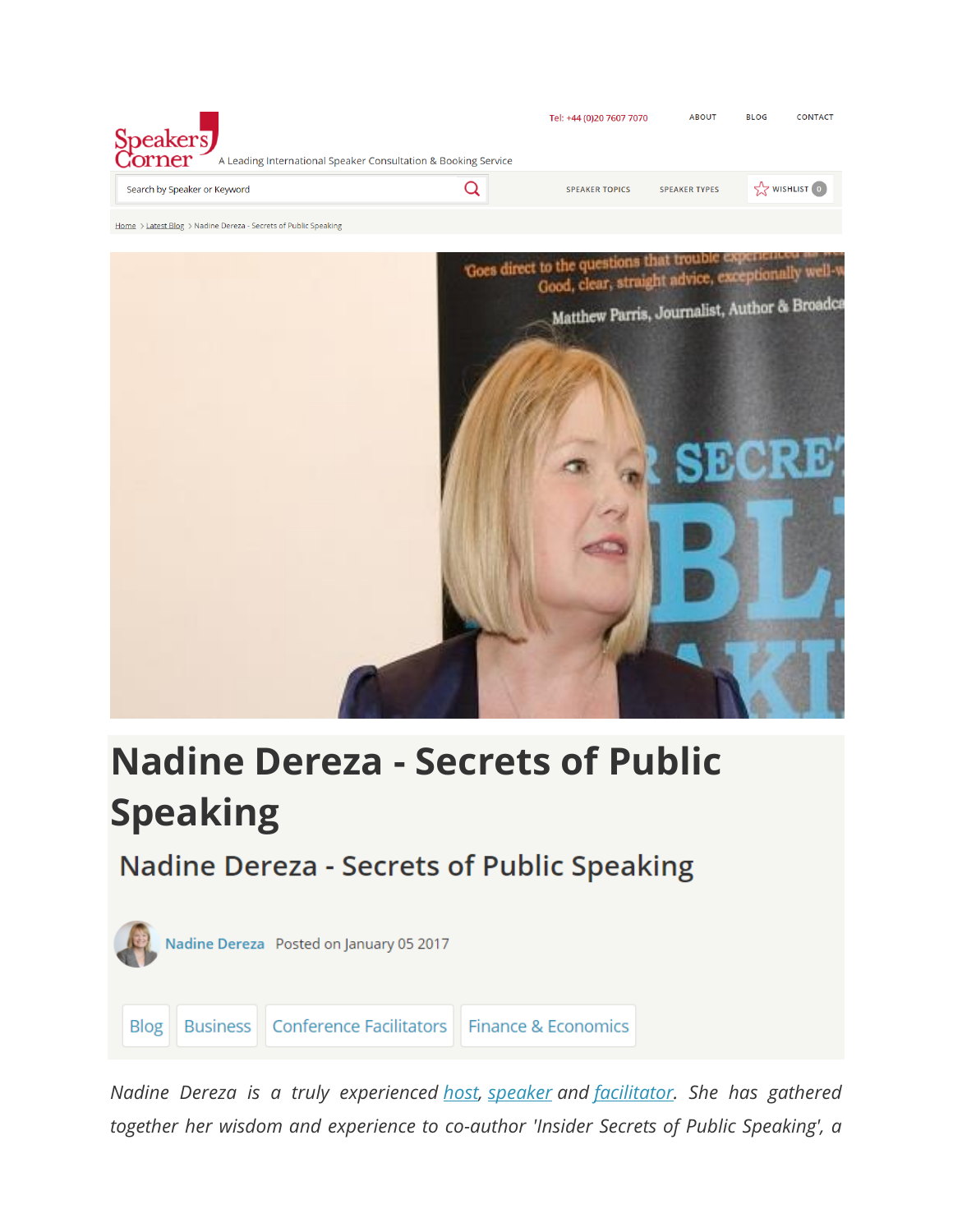*true go-to guide for anyone needing to deliver a talk or presentation. With our very own [Nick Gold](https://www.speakerscorner.co.uk/member/nick-gold) featured on the back cover, we caught up with Nadine to ask more about this exciting book*.



### **'Insider Secrets of Public Speaking' is written in an easy to read Q&A style – what made you choose this format?**

We adopted a Q&A format because real-life issues and challenges demand practical solutions; the book allows you to look through the contents and quickly find answers to the questions that most closely fit your own dilemmas.

The book isn't written as a course. It is intended as a reference tool, with short actions that are easy to digest and put into practice. We show you where to make quick gains when it comes to standing in front of an audience, whether you're speaking at a conference, presenting to shareholders, or pitching for business to potential clients.

You don't have to read it in any particular order. You can just dip in, look at the contents and see what strikes you as being relevant to your abilities and circumstances. We cater for the absolute beginner right up to speakers who are paid thousands of pounds to do so.

Speaking in public is a great life skill to have, and the best way of learning how to speak in public is to go out and just do it. No book will replace experience; although 'Insider Secrets of Public Speaking' will guide you through the process of learning. We think learning to speak in public is a bit like driving a car: our intention is to show you how the gears work and where the mirrors are so that you can drive to wherever you like.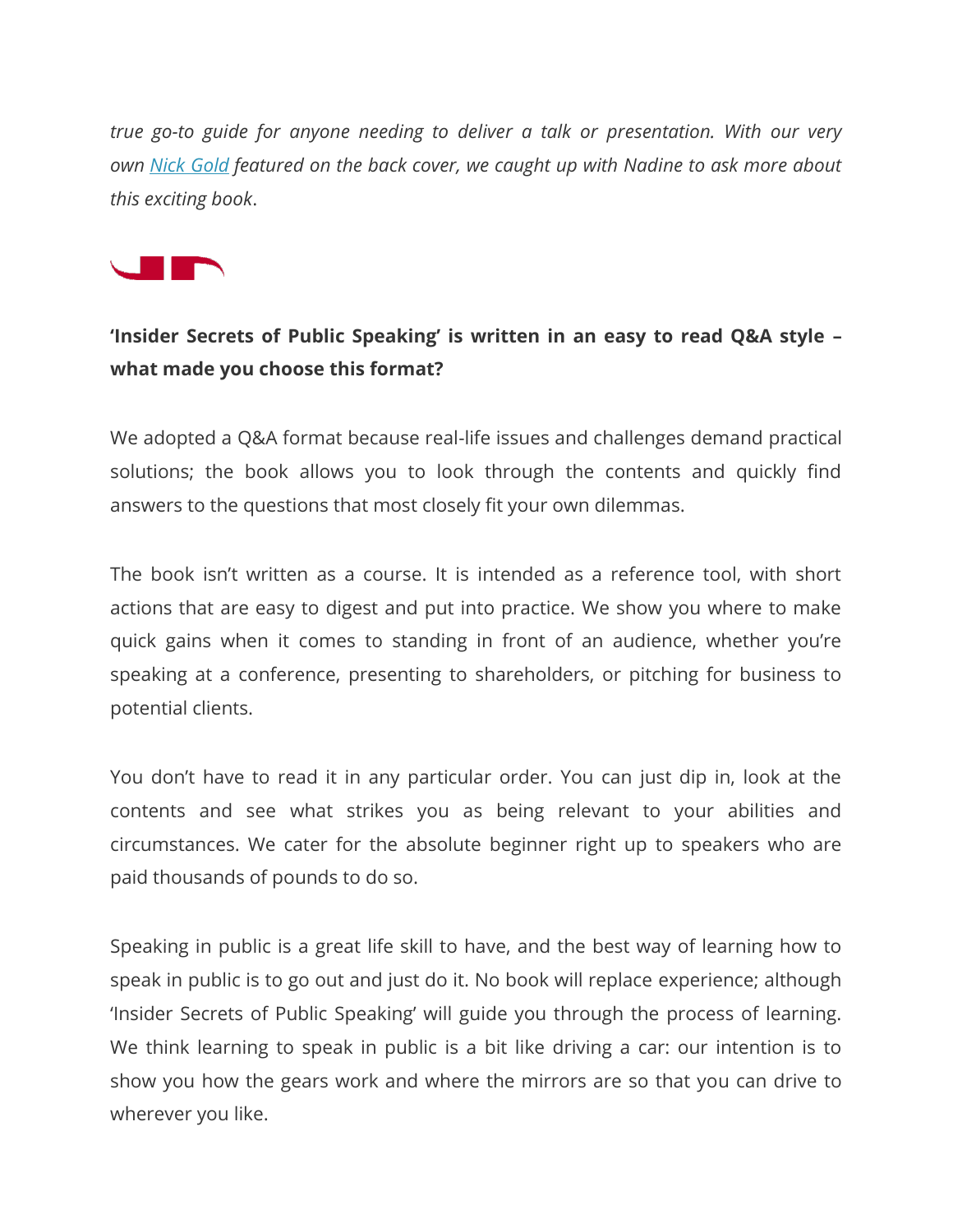We are biased towards the practical, but we also have our share of big ideas in the book, which are all based around our philosophy on speaking - our 3 golden principles.



*Nothing cuts through today's information overload like a well-delivered speech*

**You mention the 3 Golden Principles of public speaking – could you tell us a little about them?**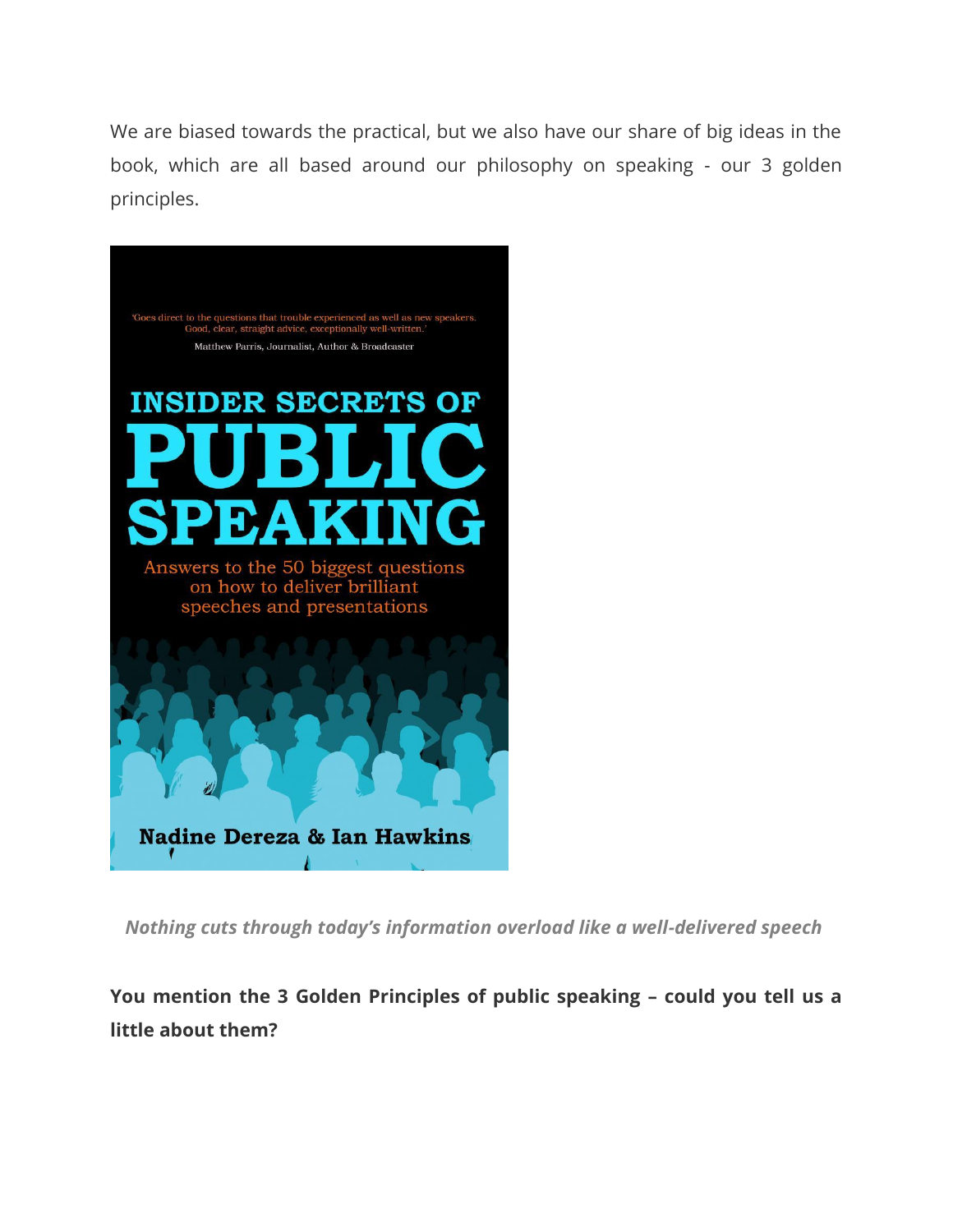In the heat of the moment, when you're about to speak in public, it's sometimes hard to remember all the advice that's out there, so if you want to deliver a better presentation or a speech, our 3 Golden Principles – Authority, Authenticity and Audience – are the basis of a good presentation or speech, whatever the occasion, whoever you are.

#### **1. Authority**

It's important for you to have authority when you are on 'stage'. Public speaking is an act of leadership. Although you don't want to come across as a demagogue, you still have to be very careful about letting anything undermine your authority. Know more about the subject than you have put in your speech and be at ease with the subject matter. You are an expert on the topic, and your opinion matters.

Part of being authoritative is being in control of your performance space, and arriving early to check the sound, visuals and lighting are all working will help bolster your confidence. There is nothing worse than unexpected feedback from a microphone or a rogue PowerPoint slide.

#### **2. Authenticity**

Be the best version of yourself, rather than a second-rate copy of someone else. Audiences like to feel that they've been let in to see the 'real' you. Good speakers are, above all, themselves.

What do people like about you? What are the qualities that attract people to you? Play to your strengths rather than worrying about your weaknesses. If you don't think you're naturally funny, don't open with a joke.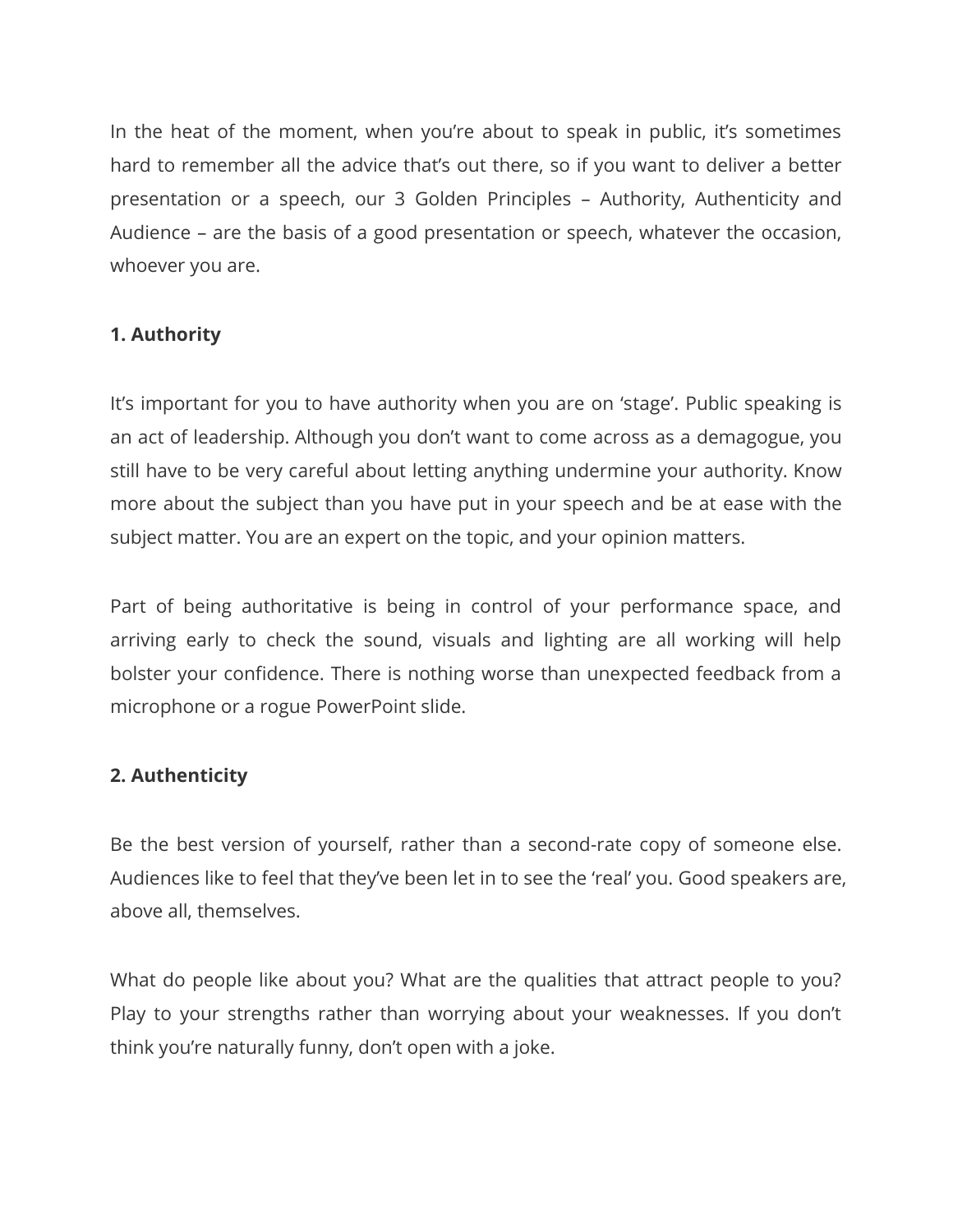We all have unconscious habits that we adopt when under pressure, and if you can review footage of yourself, you'll catch any distracting hair touching and shuffling from side-to-side that you do without thinking about it. Watching a replay will teach you a lot about yourself.

#### **3. Audience**

The most important people in a presentation are the audience. Give them information in such a way that is useful to them. It's really not about you.

Audiences want you to keep to time. Be aware of how they are feeling and justify that listening to you is worth their time.

You won't please everyone all the time, but think about who you are talking to, and what sort of information they need, be it facts, a personal story, inspiration or a heartfelt thank you.

Audiences are not passive: they are either actively engaged or they are turned off. Be conscious of this, and if you sense they're not engaged, turn the speech into a conversation that draws people in and have a few anecdotes or statistics that will help you achieve this.

By following these 3 Golden Principles, your speech will be remembered, talked about and possibly acted on, for all the right reasons.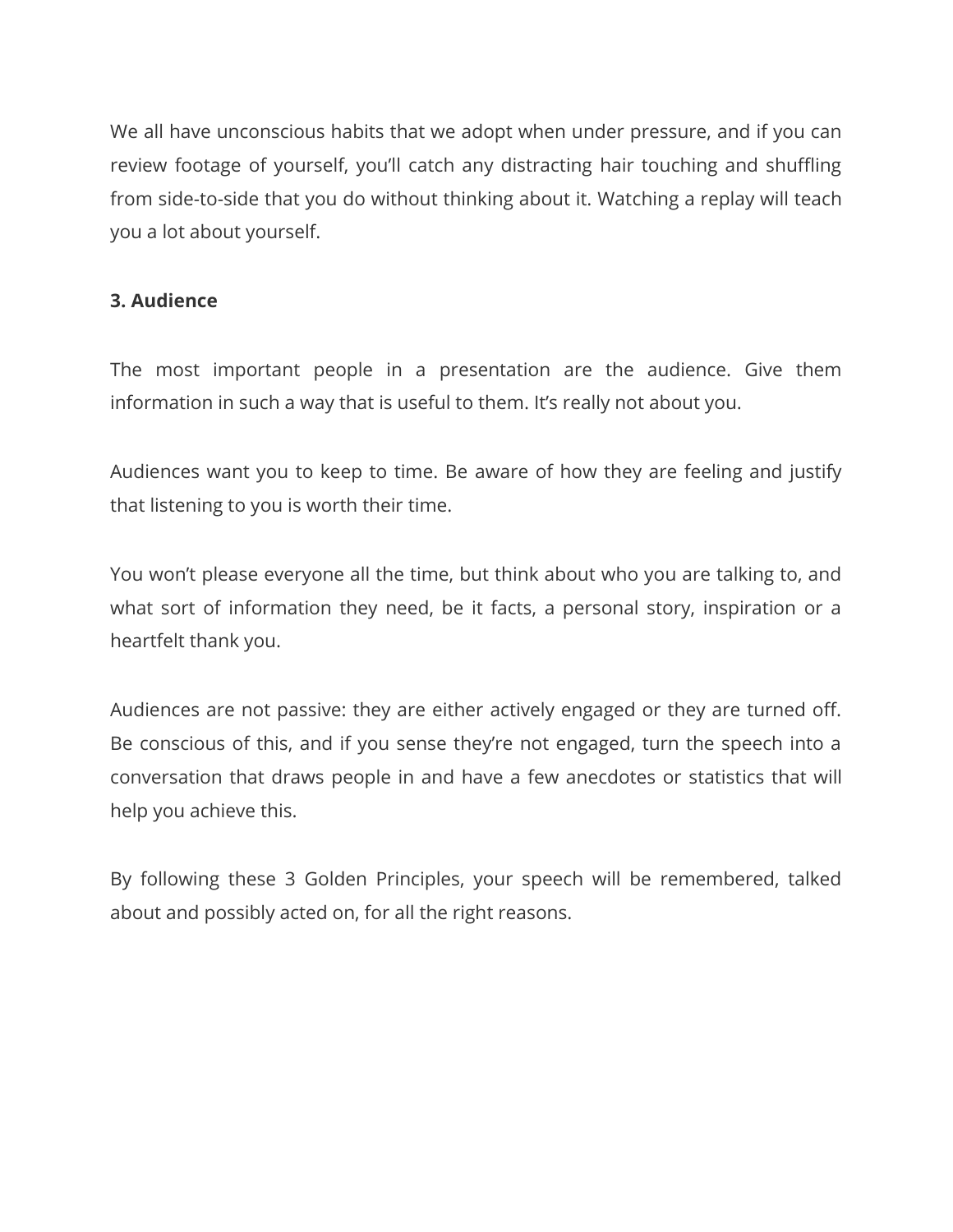

*Audiences are not passive - have tools ready in order to engage them*

## **What one piece of advice would you give to someone looking to speak in public for the first time?**

One of the questions we get asked a lot is about how to control nerves.

Nervousness can make the best of us tongue-tied and fog-brained. Good deep breathing will help oxygenate the brain and control any excessive nerves. Shift the focus from yourself and turn that nervous energy into enthusiasm for delivering your presentation because a small hit of adrenaline is a useful way of keeping your energy levels up.

Public speaking isn't something that comes naturally – though the best speakers in the business do manage to make it look that way. So the one piece of advice is to enjoy it. There is absolutely no harm in having a good time. Audiences respond well to it, you'll feel better for having had a good time and you will have that indefinable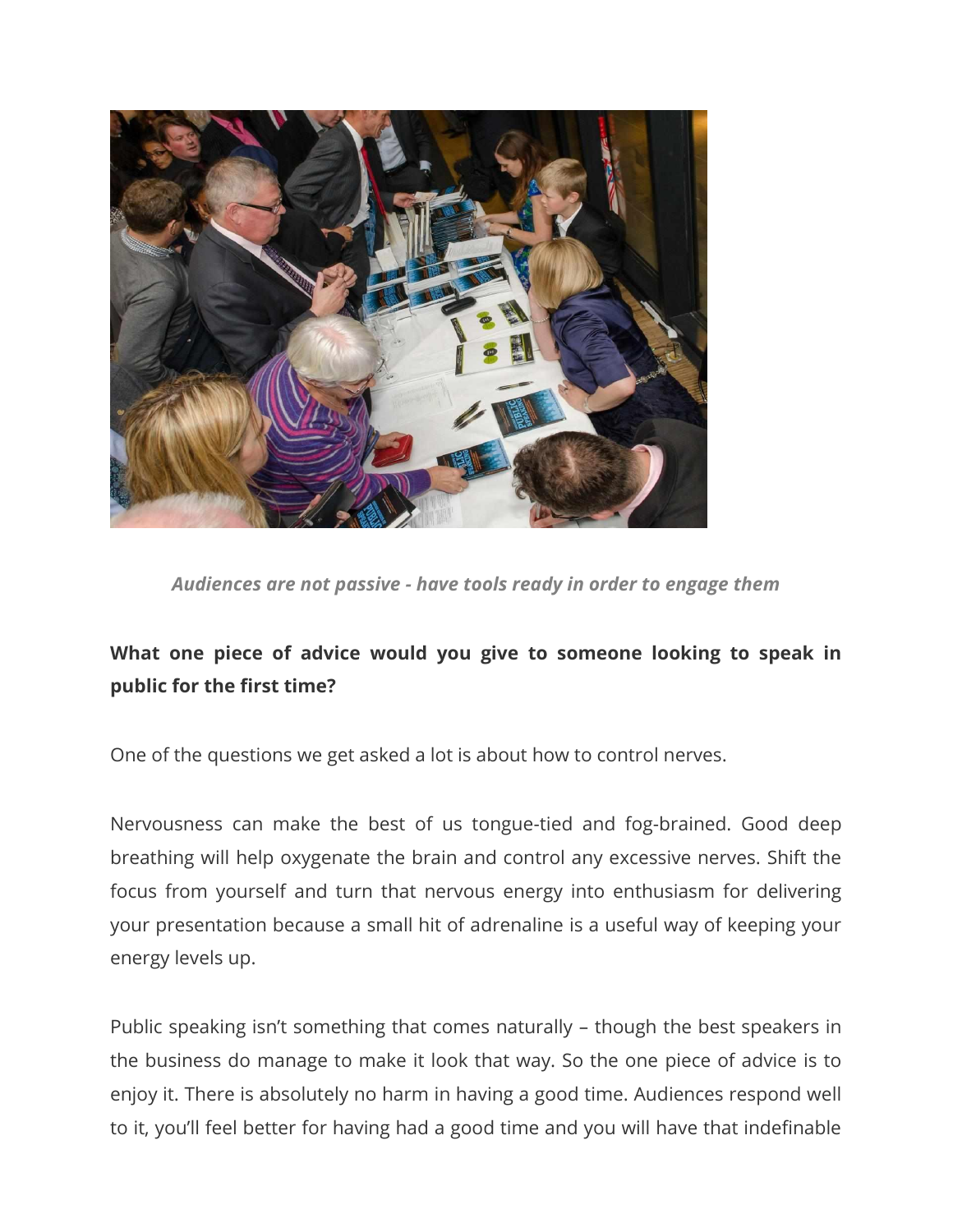'something' about you that says 'I should be here'. Even if your presentation is on a serious topic, remember you are giving the audience information that is helpful, comforting or will save them from disaster.

When you have finished the presentation, try to feel satisfied with what you have done. If you don't, ask why not - and what you can do about next time to improve and make the necessary changes.



*Turn nervous energy into enthusiasm for delivering your presentation*

# **As a speaker and facilitator, yourself, are there any difficult moments which you have learned from?**

Being heckled by electricity, due to extreme weather at a conference I was facilitating, must rank up there with the worst that can happen to a speaker.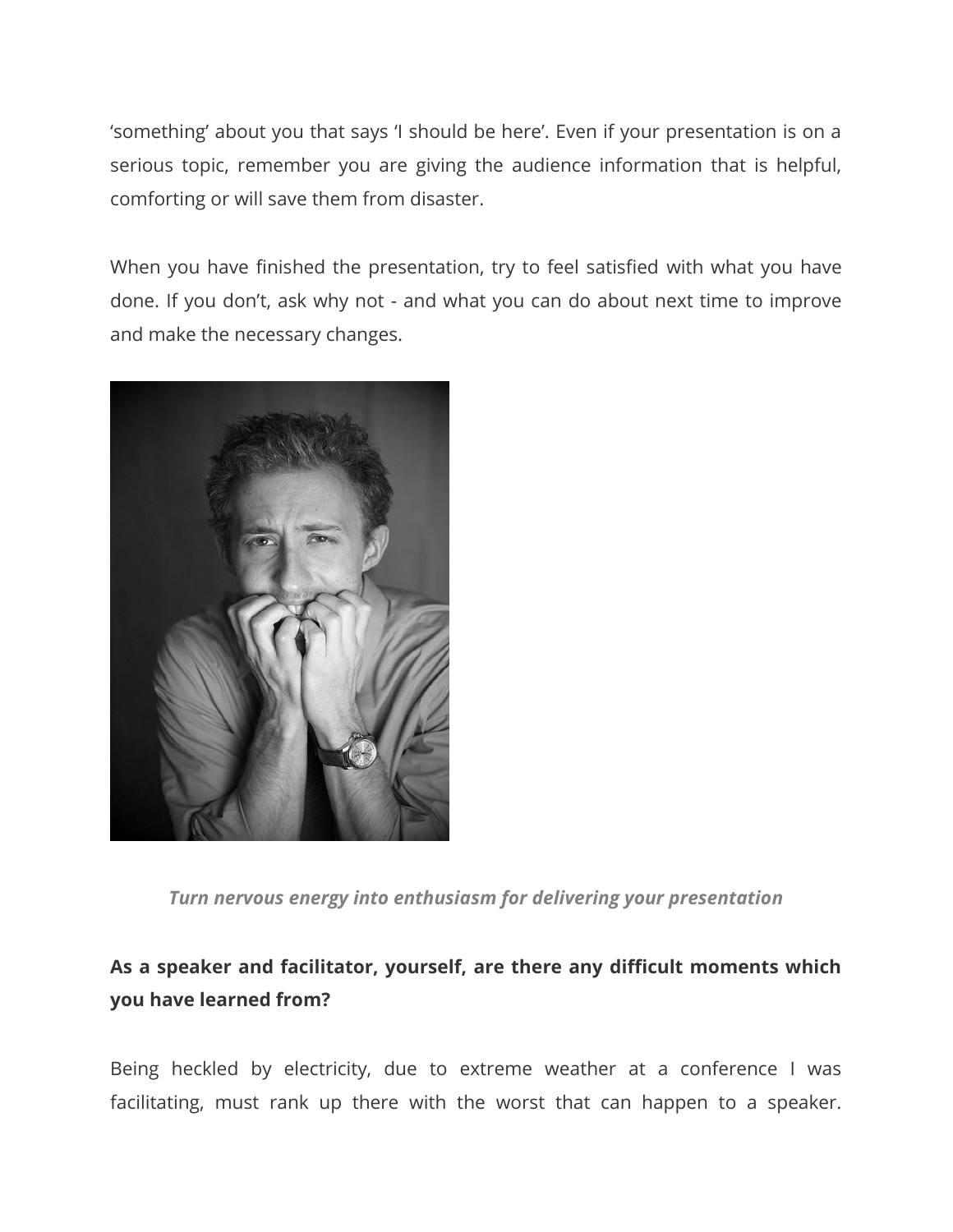Although it's rare to experience a power cut, it does focus the mind and highlight the importance of having a Plan B under any circumstances.

I had just introduced the celebrity speaker before the impending disaster struck. Having only spoken for a few minutes, his presentation slides went down and the lights were out with everyone in darkness aside from the fortuitous candles on the tables, but he decided to carry on entertaining over 300 delegates by launching into the Marriott Edgar/Stanley Holloway 'Albert and the Lion' monologue which he knew off by heart - it resulted in a standing ovation at the end – what a trooper!

Staying in control, being professional and taking things in your stride is something that stays with me because audiences tend to be forgiving in the face of disaster.

#### **What next for Nadine Dereza?**

2017 is shaping up to be a busy year, chairing and facilitating numerous conferences and events in the UK and around the rest of the world, including a leadership conference in Lisbon in January. I am also looking forward to moderating the British Library's Inspiring Entrepreneurs Internet Icons event on 7 February 2017, which will be great for businesses with big online ambitions, with an opportunity to quiz a panel of internet icons and find out how they have created some of the bestknown internet brands.

My company PS Programmes run coaching programmes to individuals and teams which include presentation skills, media training and crisis media management training and work with some of the biggest names in business, politics and sport. We also run a Crisis Media workshop, exclusive to Speakers Corner, which is growing in significance because, in today's 24-7 world of broadcast and social media, the way people respond when a crisis hits can be the difference between an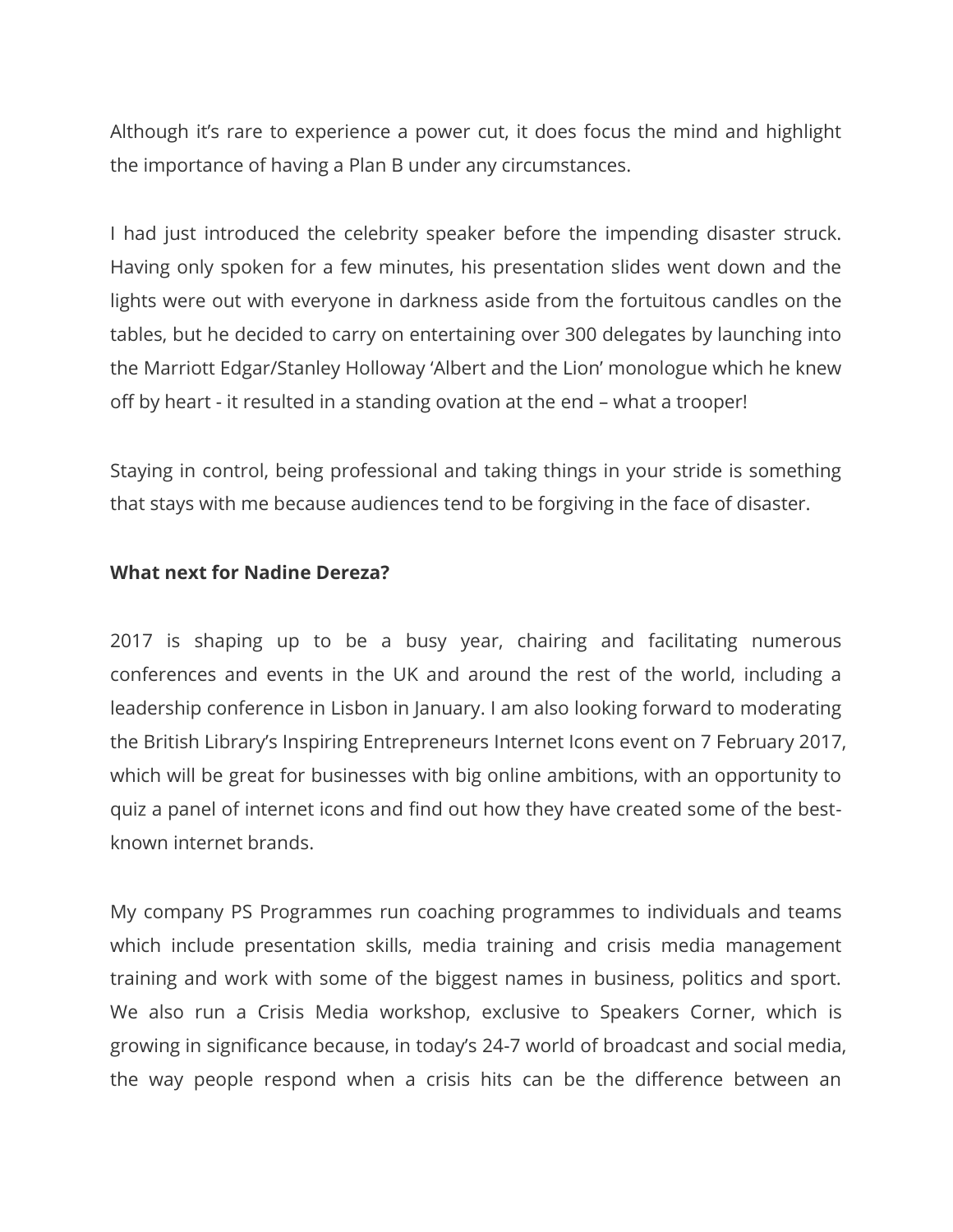organisation being able to restore or maintain its reputation quickly v.s. facing months or even years trying to rebuild it.

One of the highlights in 2017 will be delivering a PS Programmes presentation skills training workshop to Auditory Verbal UK in February - our chosen charity for the year - and we will be providing this pro bono.

We are also running a 'Speak Like a Leader' masterclass for the Institute of Directors on 19th June. Through the session, we will be looking at our 3 Golden Principles how they work together, and how they inform everything you say and do when you're in the spotlight. Nothing cuts through today's information overload like a well-delivered speech to a live audience, and leaders who can give a good account of themselves on the platform or around the boardroom table are at an advantage when it comes to positioning their brand and beliefs.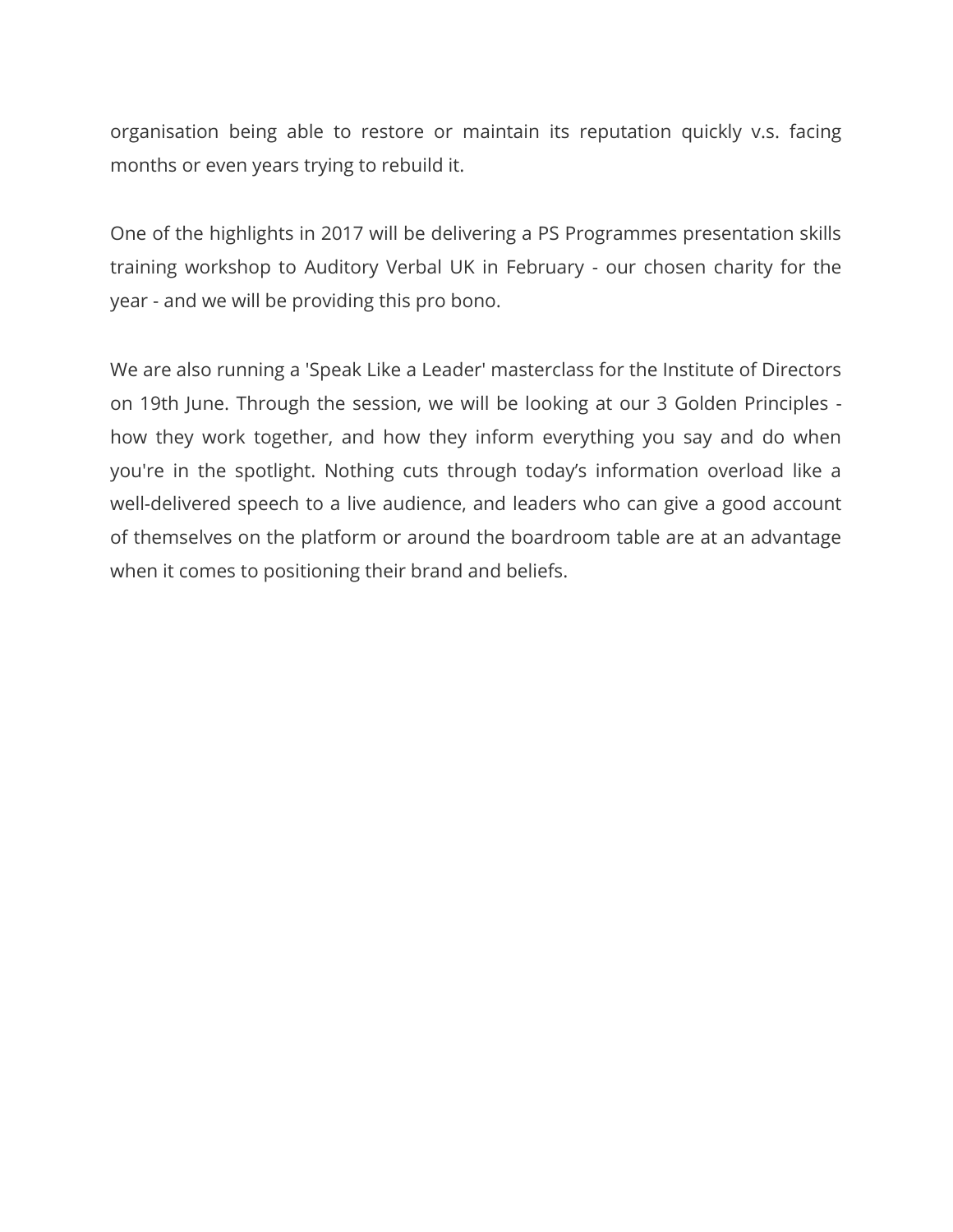#### 'Should be universally used by speakers to ensure complete preparation for any event.' Nick Gold, MD, Speakers Corner

More frightening than spiders, death and clowns, speaking in public is an essential life skill.

Whether you're planning your first presentation to a client, speaking at a family occasion, or about to deliver your five hundredth speech at a conference, this book reveals the answers to fifty of the biggest questions that real people ask about public speaking of all kinds.

Practical and powerful advice from two experts, *Insider Secrets of Public* Speaking will tell you how to express yourself with confidence and authenticity, without sacrificing your individuality, whatever the occasion and whoever you are.

'Good common sense but from the standpoint of real hands on experience.' Rt Hon David Blunkett, MP

Insider Secrets of Public Speaking:

- Reveals the pitfalls in public speaking and how to avoid them
- Explains the three principles of Authenticity, **Authority and Audience**
- · Will make you more confident, professional and engaging as a speaker

• Helps you find your own style to deliver a compelling message



Nadine Dereza is an experienced international presenter, award winning journalist and conference host. She has presented for BBC, Sky TV, SABC, CNN, Simply Money and Summit TV.

Ian Hawkins is an award winning speaker, writer, and presenter. He has written for and appeared on radio and TV, on both sides of the Atlantic.



Through PS Programmes, Nadine and Ian deliver Presentation Skills, TV & Radio Media Training, and Crisis Media Management programmes. Based on their solid experience, these programmes allow them to pass on the skills, tips and techniques that they have observed and put into practice over years. They have coached politicians, Olympians and CEOs on the craft of public speaking.